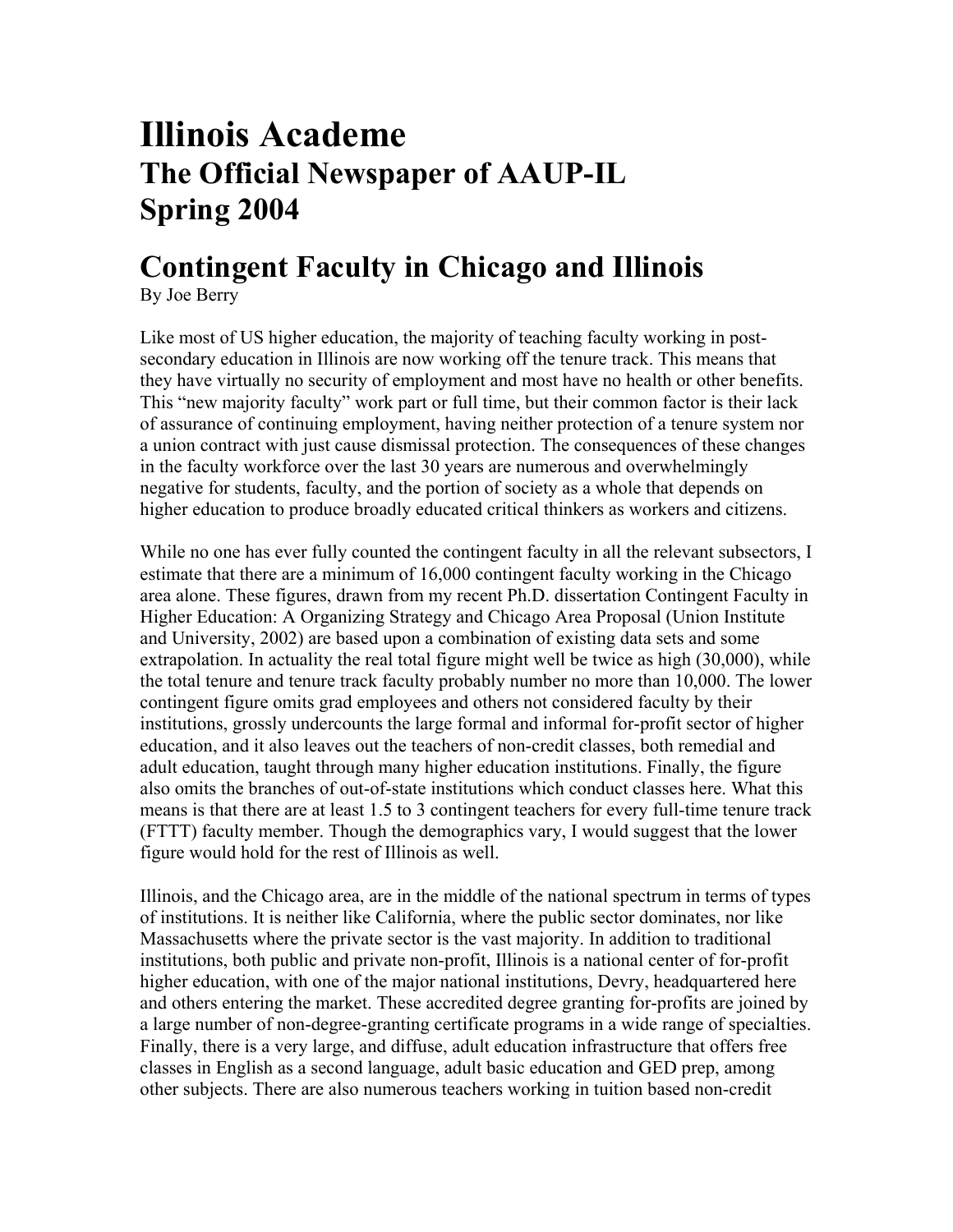adult education which ranges from private language schools through corporate education and training, unaccredited trade schools, and private teaching to groups and individuals. Many contingent faculty work at the same time in various places in this complex system and move from one to another in their effort to make a living. Our colleagues have become a flow-though, just-in-time faculty.

In general, contingent faculty are approximately half, or more, female compared to only about a third of the FTTT ranks. They are about the same age and a bit more likely to be African American than FTTT. I also believe the undercounted subsectors would significantly raise the numbers and percentages of female and people of color contingents. In other words, college faculty internally reflect the historic patterns of privilege and discrimination of the society as a whole.

Talking only about credit instruction, these faculty work for wages ranging as low as \$1,200 for a three semester credit class, ranging up as high a \$5,000 in special cases, with the average probably under \$2,000. Outside the Chicago area the figures are generally lower, with some rates well under \$1,000 per class. According to IBHE figures, the median full-time equivalent salary for Illinois contingents is \$14,200 for part-timers, compared to \$62,200 for their FTTT colleagues. The growing number of full-time nontenure track faculty are paid better (\$49,800) though still well below the FTTT faculty. The large majority of contingents have no employer provided health insurance or other benefits.

Most part-time contingents have other paid work, in academia and elsewhere, and those who do not often have substantial unpaid responsibilities, such a child or elder care. Nearly all contingent faculty now report that their income is a needed for their family. The old pattern of contingents being community professional specialists who taught a specialized course occasionally is now a small percentage to the total. Most contingents report that if offered a FTTT position in the department in which they are now teaching, they would accept it. Even those working full-time outside academia often see themselves as underemployed teachers.

This is not the place for a full recitation of the impact of these conditions upon contingent faculty themselves, their FTTT colleagues, their students and the educational mission in society generally. In summary, contingent faculty themselves sustain the instability of their lives, both economically and psychologically, that results from the employers' desire for greater flexibility. This impact upon them and their families is in addition to the much lower pay and absence of benefits. They also must absorb the impact of the lack of respect symbolized at every turn in their employment relationship. The lack of academic freedom inherent in teaching without any job security is really too obvious to need explanation to an audience of faculty.

For FTTT faculty, the growth of the contingent sector means fewer full colleagues among whom to share the non teaching collective work of the department, since most contingent appointments are paid for teaching only. This has occurred just at the time that requirements for research and publishing are being raised in many institutions while teaching loads remain the same. An even more insidious impact is the collective disempowerment of the faculty a whole. With the majority now contingent, the power of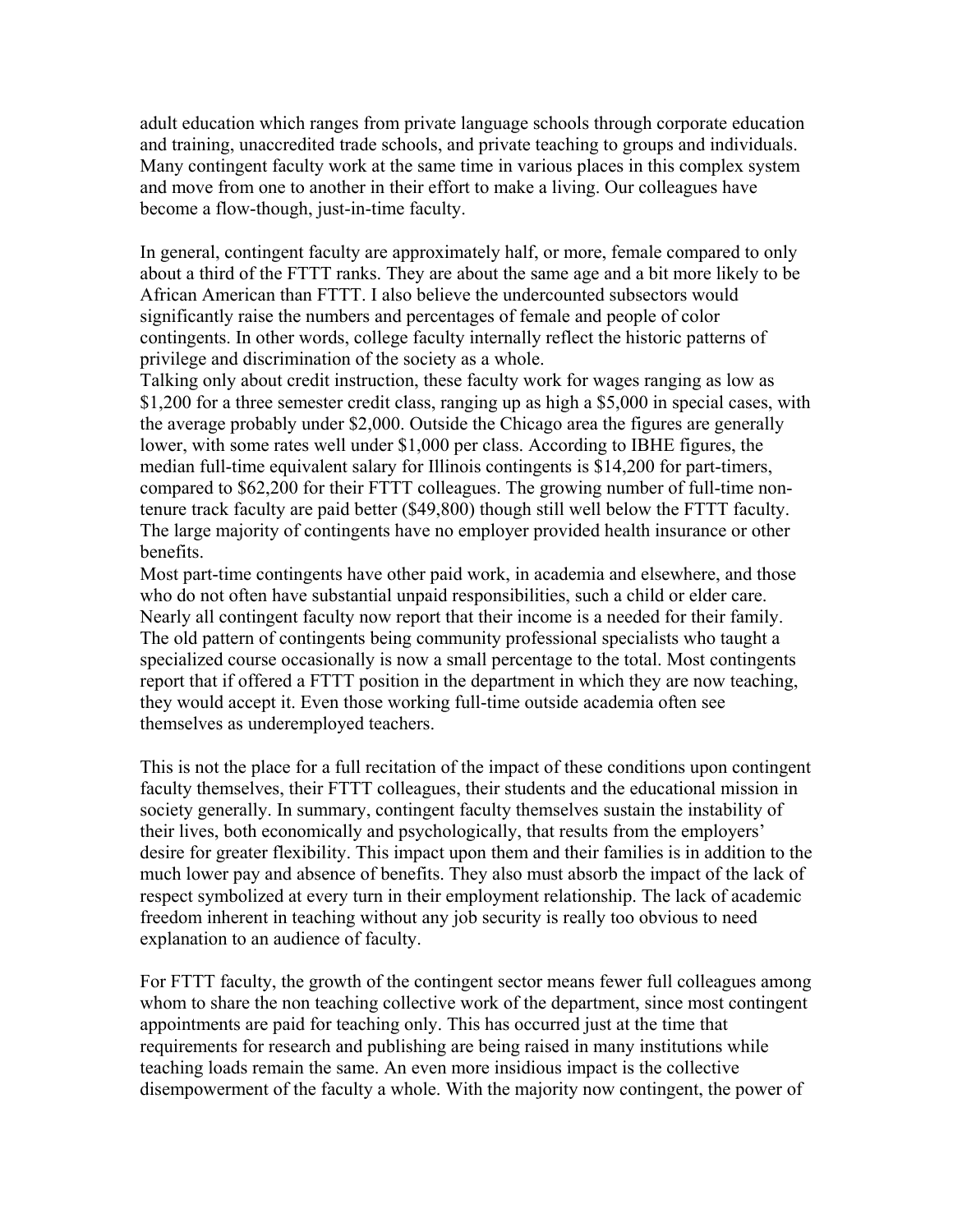faculty to impact administrative decisions is greatly reduced. This is not accidental. It is part of a conscious administrative strategy with the abolition of tenure as a major part. To a large extent, it has already been done. All those FTTT faculty who care about the future of the profession and are not just counting their days until retirement should share this concern.

The casualization of college teaching work is not just a faculty issue. Most students are now being taught by faculty with no freedom to speak the truth as they see it. More prosaically, they often cannot even find their teachers outside of class, and often cannot know before a class starts who their teacher will be. Longer term projects and clearing incompletes become problematic with the employment instability of contingents. Everything dependent on easy faculty-student contact, from letters of recommendation to in formal spontaneous conversations suffers. We are in danger of creating a generation of college educated adults who have never really experienced the full range of what a college education should be, as opposed to mere credit accumulation and job training. For the society as a whole, we are in danger of losing the positive aspects of the traditional mission of higher education. This casualization of the faculty workforce, its progressive disempowerment within the institutions and its increasing need to struggle to piece together a living constitutes a wider opening of the door to the progressive corporatization and commercialization of higher education. With faculty as a group less able to play their watchdog role of over the tendency of administrators to focus all attention upon the bottom line, as if they were corporate CEO's, the actual influence of capital, in the form of large corporations, grows daily. While higher education has never been the undiluted community of equal scholars that legend describes, those very real elements of higher education not subject to the capitalist market (free inquiry, academic freedom, a substantial degree of faculty control, and the value of critical thought) are directly under attack. The transition to a majority contingent faculty is the leading edge of this assault. If it succeeds, our whole society will be the poorer for it.

Joe Barry is a member of the Roosevelt University Adjunct Faculty and Chair of Chicago Coalition of Contingent Academic Labor. He will speak about contingent faculty at the Illinois AAUP Annual Meeting on April 17, 2004 in Chicago.

Conference on Contingent Academic Labor VI: one expression of the movement for a different future

Not all those adversely impacted by the casualization of academic labor have remained totally inert and silent. Students, FTTT faculty, and especially contingent faculty themselves are increasingly speaking out and organizing for a different future. From grad employees to the full-time non tenure track, and thousands in between, contingent teachers have built a movement, both inside and outside the traditional faculty organizations and unions. This movement, supported by national AAUP, AFT, and NEA, has sparked national, and international, coordinated actions like Campus Equity Week in 2001 and 2003, and has sustained a series of conferences since 1995 that bring together across organizational lines many of those trying to help shape and build contingent faculty power.